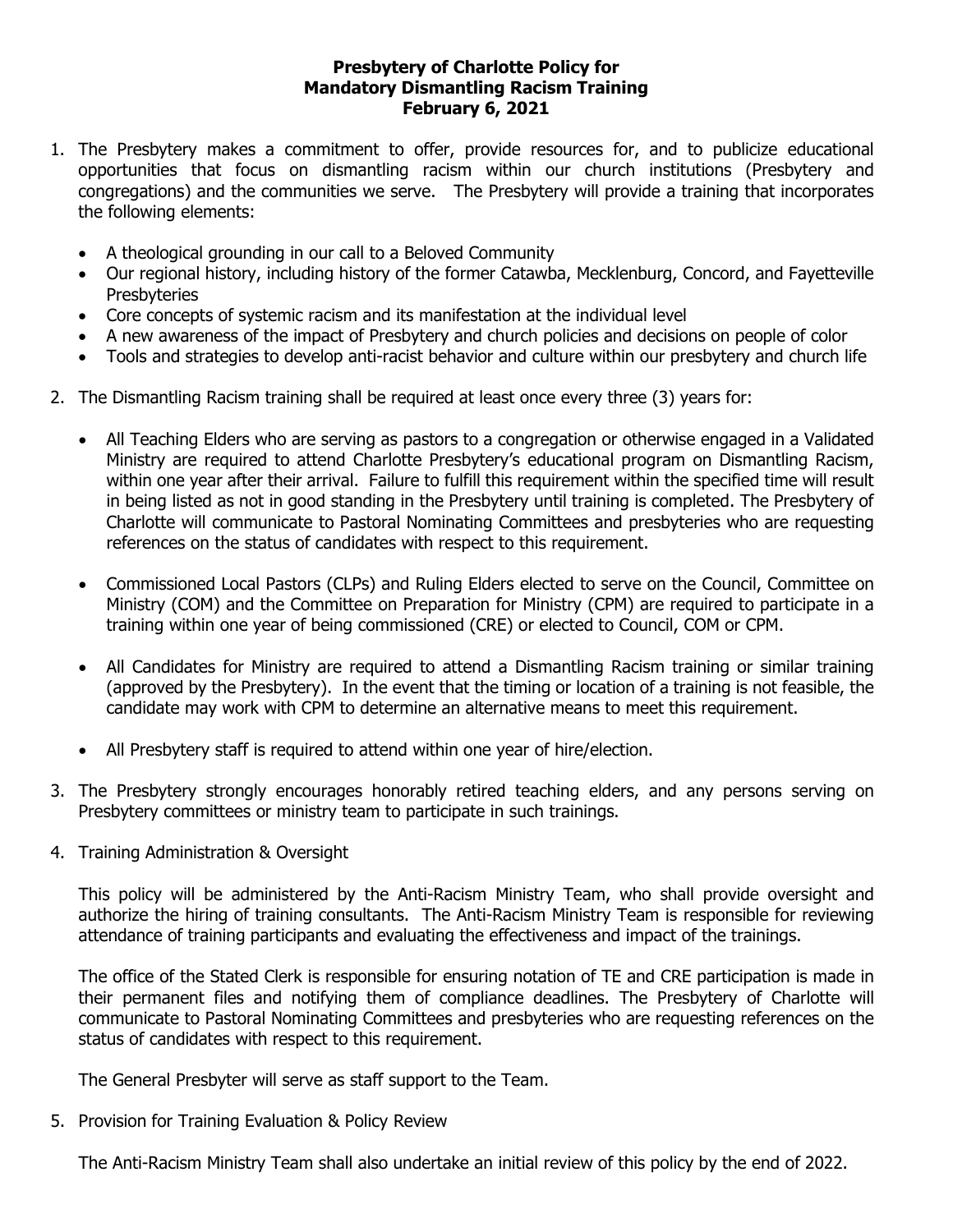## **Funding**

The Presbytery shall designate funding to provide these trainings.

## Scriptural and Theological Framework for Anti-Racism Training in the Charlotte Presbytery

The Matthew 25 invitation of the Presbyterian Church (U.S.A.) based on Matthew 25:31-46, calls for Presbyterians to actively engage the world by embracing and working towards one or more of three focuses: building congregational vitality, dismantling structural racism, and eradicating systemic poverty. The Presbytery of Charlotte has accepted the invitation of the PC(USA) to be a Matthew 25 Presbytery and is committed to living out the Matthew 25 call to action. Thus, given the current racial climate of our nation and world, the Presbytery of Charlotte, in addition to building congregational vitality, and eradicating systemic poverty, is especially called in this season to engage efforts that lead towards the dismantling of structural racism.

As followers of Christ, we are called to love our neighbor as ourselves (Matthew 22:39) and to fully embrace the fact that all people are equally loved by God (John 3:16, Romans 5:8) and equally valued by God (Galatians 3:28).

These New Testament passages rest on the foundation of the Old Testament. From the Pentateuch's outline of a covenant community built on pillars of justice and mutual responsibility to the prophets' fiery presentations of God's expectations and calls for fairness that echo through the Wisdom literature, the Old Testament reminds us again and again about God's call to full inclusion and equity.

The creation story portrays God's creation of humankind in one image, without race, that of the Lord. The Mosaic law makes clear that to love neighbor is to love the Lord. When God's people err, we hear the thunderous correction of the prophets speaking for God.

Amos 5:21-24: The Lord's rejection of worship without justice:  $^{21}I$  hate, I despise your festivals, and I take no delight in your solemn assemblies.  $^{22}$  Even though you offer me your burnt offerings and grain offerings, I will not accept them; and the offerings of well-being of your fatted animals I will not look upon. <sup>23</sup>Take away from me the noise of your songs; I will not listen to the melody of your harps. <sup>24</sup>But let justice roll down like waters, and righteousness like an ever-flowing stream.

Isaiah 40:4-5: The Lord's vision of equality, equity, and fairness: *<sup>4</sup>Every valley shall be exalted, and* every mountain and hill shall be made low, and the crooked shall be made straight, and the rough places plain...

Micah 6:8: What God Requires:  $8$  He has told you, O mortal, what is good; and what does the LORD require of you but to do justice, and to love kindness, and to walk humbly with your God?

From cover to cover, scripture portrays God's vision of equality, equity, fairness, and justice. To fully live into this vision and love our neighbor as ourselves, we must seek to know and understand the effects of racism on our neighbors of color. Understanding racism and its traumatic effect on those who experience it, is of paramount importance if divisive racial barriers are to be torn down and structural racism is to be dismantled.